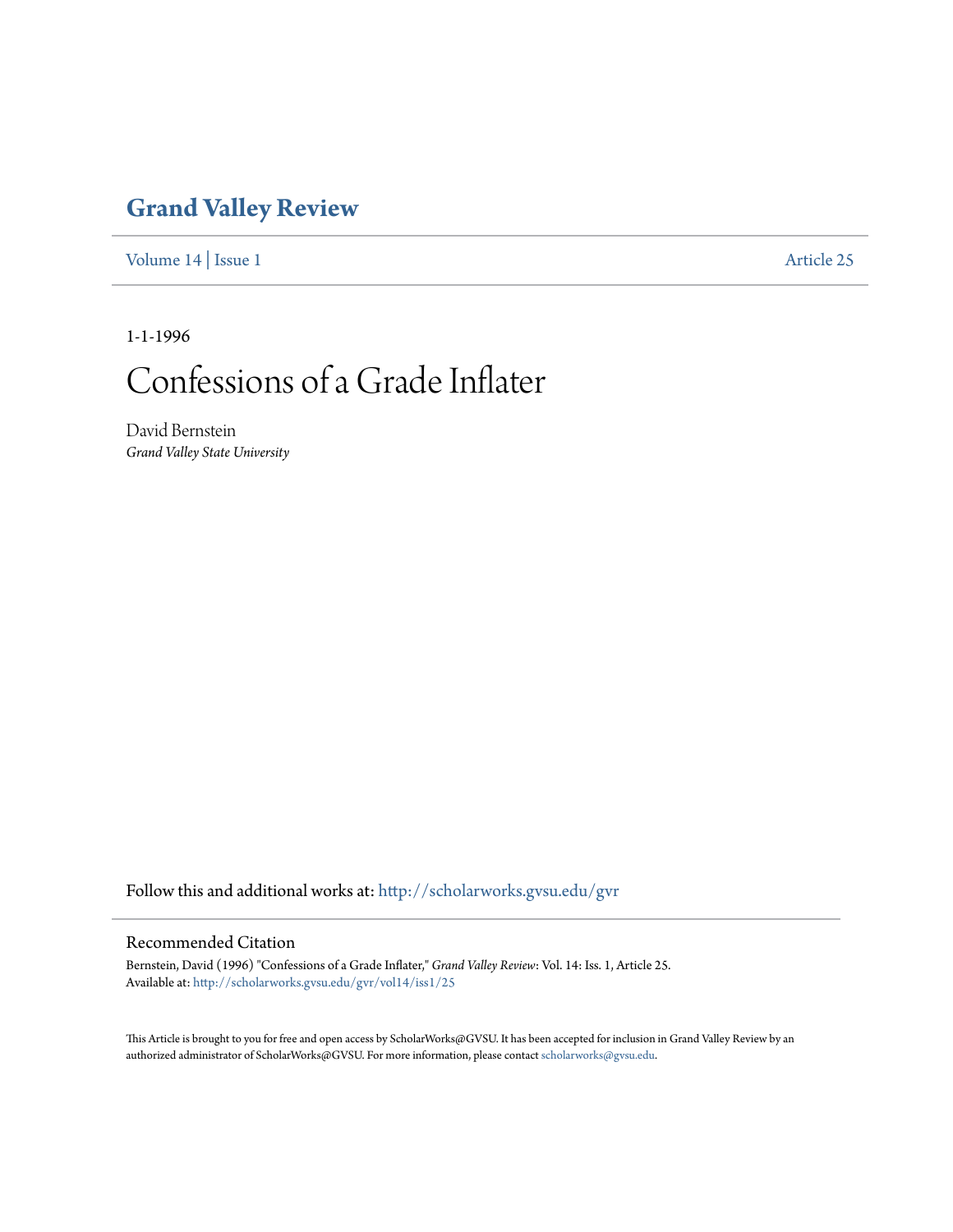### **CONFESSIONS OF A GRADE INFLATER**

#### *David Bernstein*

I contribute willingly to grade inflation. It's not that I dump A's in great mounds into the economy. Rather, I do it by exerting subtle inflationary pressures on the value of an A. I am more like the butcher's forefinger resting on the edge of the scale. There is risk in this calling. I can feel the chill along my spine and the tiny feet of fear scurrying across my stomach walls when the grade point average for each course in the University is published. A quick skimming of the list in my department and division tells me that I am within the penumbra of respectability.

For much of my teaching career, grading has posed a gut-wrenching dilemma for me. Grades are the traditional incentive for motivating students to do their work; I teach within that tradition. On the other hand, I dislike the adversarial relationship that develops between students and me over the matter of grades.

Some would claim that grades are necessary to motivate students to do excellent work. I think that this claim is wrong. There is a destructive element in the grading system. Students begin to identify their grades as personal attributes. They become known to others and to themselves as 3.8's, 2.5's, 1.8's. Grades thus become like their complexions: a source of constant worry and shame. Shaming students has a number of untoward consequences, but I am troubled most by the way shame and other negative emotions interfere with the learning processes.

My search over the years has been for an approach to evaluation that has the virtue of motivating students to work, but that does not produce disabling shame. To show how evaluation in my method is different, I need to distinguish between two aspects of evaluation. I will use the terms "informational" and "motivational," borrowed from the learning theorist, Albert Bandura, to refer to these two aspects. Informational evaluation is a critique of a thing (say, a human product or response) against a set of criteria. The amount of detail in an informational evaluation report can vary from a simple response (e.g., "right" or "wrong") to an elaborate critical book review. Motivational evaluation is a statement of the consequence of being evaluated in a particular way. "You win the Nobel prize for Medicine" is a motivational evaluation. So is giving an "A" or an "F." Saying that a person's body of work wins the Nobel Prize tells you that Society thinks highly of the work. The person who wins the prize is honored, but she doesn't learn about the explanatory power or theoretical richness of her work. That informational evaluation occurred typically over years and years earlier in dialogue with her colleagues-in seminars, colloquia, conferences, and responses to published work.

In most cases, grading a student's work mixes the informational and motivational aspects of evaluation. I see a major problem with mixing them. The motivational aspect carries the sanction of society, in the form of either reward or punishment. Both reward and punishment are intricate processes, but I think that the overriding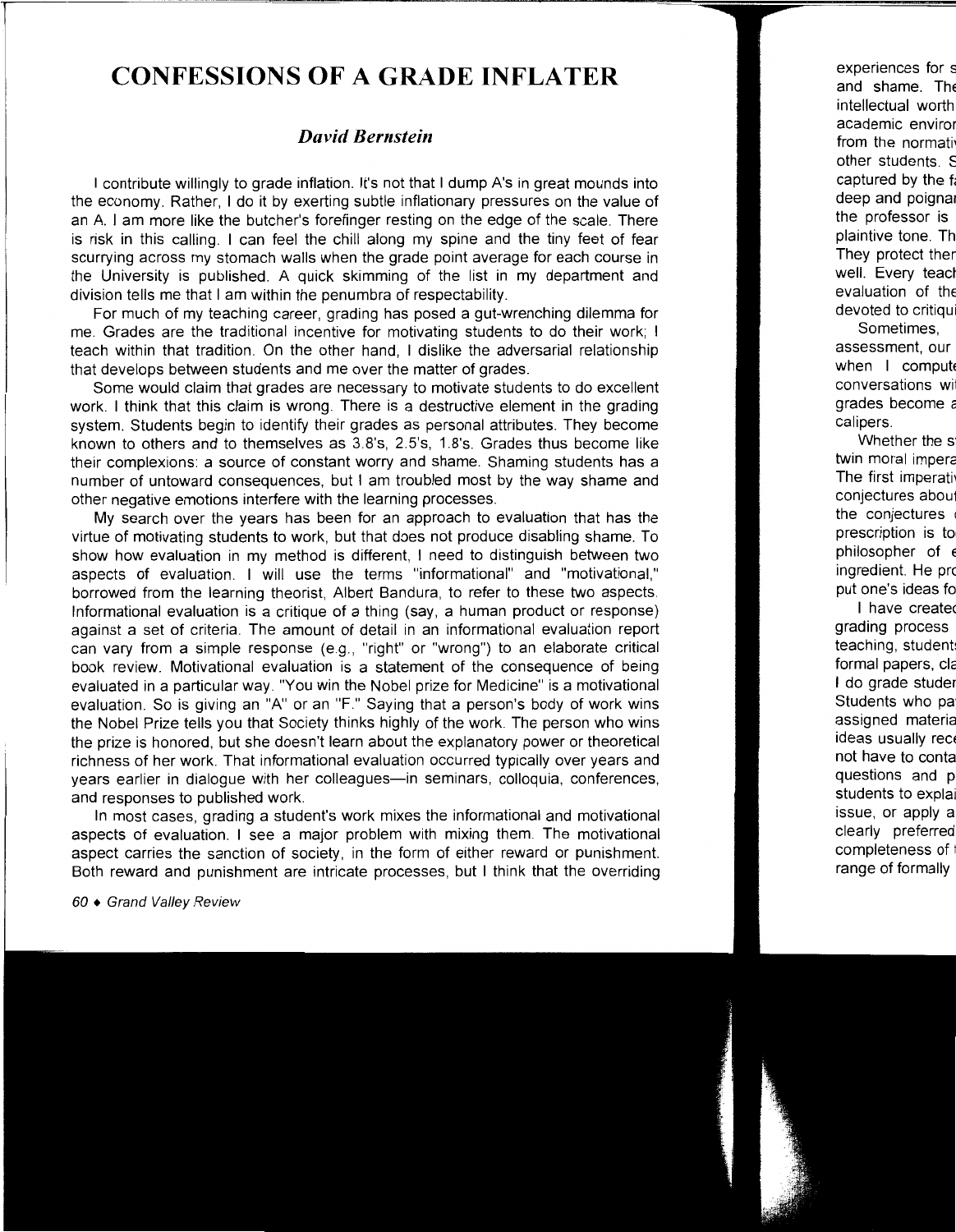experiences for students surrounding the grading process are the emotions of fear and shame. Their sense of integrity is threatened by being graded for their intellectual worth. Their response to this threat is a self-protective hiding. In the academic environment, students hide their ignorance and their ideas that diverge from the normative ones, which are established collectively by the professors and other students. Such "hiding" can take the form of pleasing the professor, a form captured by the familiar student question, "Is that what you want?" The question is a deep and poignant acknowledgment that they are treading unfamiliar territory where the professor is a seasoned and wily tracker. Nevertheless, their question has a plaintive tone. They fear that a misplaced footfall will get them into a snapping trap. They protect themselves and, in a conspiracy of shame, they protect their peers as well. Every teacher knows how difficult it is to get students to sustain a critical evaluation of their peers' ideas, whether in class discussion or in a workshop devoted to critiquing the first drafts of fellow students' papers.

Sometimes, students defend themselves by attacking our methods of assessment, our fairness, or intentions. I feel nauseous, as Woody Allen would say, when I compute the ratio of conversations with students about grades to conversations with them about ideas. And that is the major point for me. When grades become an instrument for measuring ideas, the ideas shrink back from the calipers.

Whether the students hide in shame or fight in anger, their response confutes the twin moral imperatives of critical rationality, put forth by the philosopher Karl Popper. The first imperative is to open one's thinking to critical examination by making bold conjectures about the problem under discussion. The second imperative is to subject the conjectures of others to critical examination. Popper was a tough bird; his prescription is too strong a physic for most of our students. Henry Perkinson, a philosopher of education softens Popper's medicine by adding a humanistic ingredient. He proposes that we create "educative environments," where it is safe to put one's ideas forth for examination.

I have created my own version of an educative environment by separating the grading process from the process of critical evaluation of intellectual work. In my teaching, students' work takes the form of regular (almost daily) writing assignments, formal papers, class discussion, and presentations to the class. There are no exams. I do grade student work. However, the criteria are sincerity of effort and timeliness. Students who pay careful attention to what the assignment requires, who read the assigned material thoroughly, and who write at reasonable length about relevant ideas usually receive all the points available for the assignment. Their responses do not have to contain what I consider the correct interpretation. In fact, many assigned questions and problems do not permit a clearly favored answer. They require students to explain a demonstrated phenomenon, argue a position on a controversial issue, or apply a theoretical notion to their own experience. Even when there is a clearly preferred answer, I do not award degrees of credit based on the completeness of their analysis or the brilliance of their presentation. There is a wide range of formally creditable work.